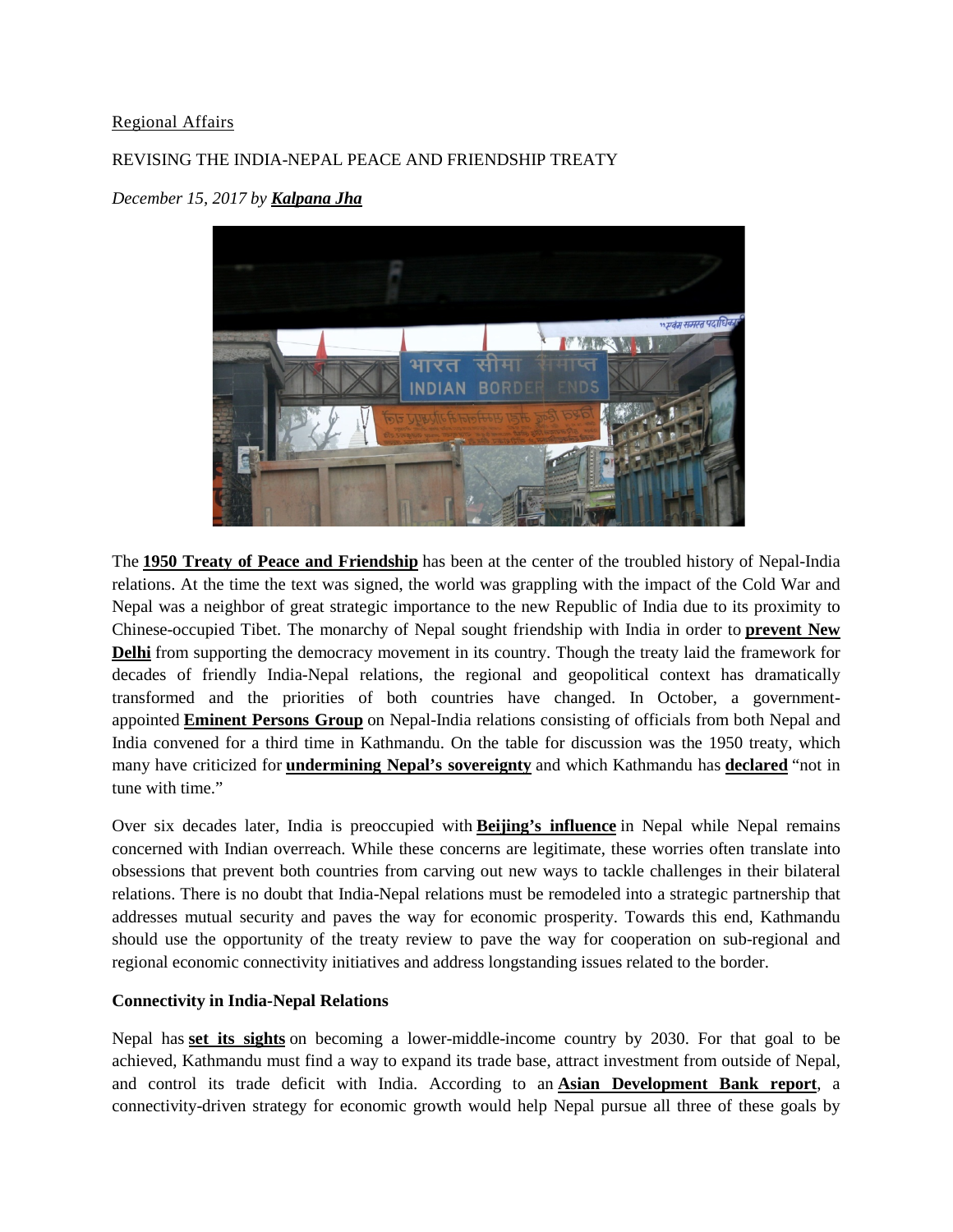reducing the costs associated with trade and transportation. Fortunately for Nepal, the review of the 1950 treaty has been initiated at a time when New Delhi is particularly **[amenable](http://kathmandupost.ekantipur.com/news/2016-06-16/india-planning-to-boost-connectivity-with-nepal.html)** to prioritizing the expansion of road, railway, and air connectivity.

For this reason, it is an opportune time for Nepal to focus on the implementation of internal and crossborder connectivity plans and policies. For example, Nepal should exploit its vast **[hydropower](http://www.ifc.org/wps/wcm/connect/news_ext_content/ifc_external_corporate_site/news+and+events/news/nepal+hydropower)  [resources](http://www.ifc.org/wps/wcm/connect/news_ext_content/ifc_external_corporate_site/news+and+events/news/nepal+hydropower)** to promote energy trade with Bangladesh, a prospect that can only come to fruition with India's facilitation. For Nepal, such an initiative will help diversify the country's energy market. Although this arrangement does not entail any direct economic benefit for India, such cooperation will establish New Delhi as a generous neighbor to Nepal. The **[Gujral doctrine](https://www.stimson.org/the-gujral-doctrine)**, a foreign policy doctrine delineated by former Indian Prime Minister I.K. Gujral, has already set the precedent for India's pursuit of non-reciprocal bilateral relations with its South Asian neighbors. Gujral's framework stated that in regards to the smaller states in South Asia—Nepal, Bhutan, Bangladesh, Sri Lanka, and the Maldives— India should give "all it can in good faith and trust." In the past, India has demonstrated its commitment to this doctrine by accommodating Nepal's expectations by **[opening trade and transit routes](http://www.theindependentbd.com/printversion/details/34720)** through its Siliguri corridor, a small strip of land that connects India's mainland to its Northeastern states. India seems to have **[verbally committed](http://kathmandupost.ekantipur.com/news/2017-10-25/bdesh-india-and-nepal-to-enforce-transport-deal.html)** to facilitating the crossborder trade of hydropower energy from Nepal to Bangladesh, but the agreement has yet to be formalized in writing and implemented.



Nepal should also push for India's commitment to sub-regional and regional connectivity initiatives that India can benefit from as well. The momentum behind recent economic connectivity initiatives like the **[Bangladesh-Bhutan-India-Nepal \(BBIN\) Initiative](https://www.orfonline.org/wp-content/uploads/2016/03/ORF-Issue-Brief_135.pdf)** and the operationalization of the BBINaffiliated **[Motor Vehicle Agreement \(MVA\)](http://www.hindustantimes.com/india-news/india-starts-on-implementation-of-motor-pact-with-bangladesh-nepal/story-g0RPiKmWrqAt9BRJQvdibL.html)** demonstrate how both India and Nepal can mutually gain from connectivity initiatives. There is hope too in the multiple discussions around cross-border railway and road networks such as the Janakpur-Jainagar railway. The project, which had been **[stalled](https://www.citylab.com/transportation/2017/06/nepal-india-train-janakpur/530601/)** for three years for reconstruction, recently **[resumed](https://thehimalayantimes.com/nepal/janakpur-jayanagar-railway-service-resume-soon/)** its service with its narrow-gauge railway replaced by a broadgauge railway. However, delayed projects like the **[Janakpur-Ayodhya twin city agreement](http://www.myrepublica.com/news/22934/)** also signal that there are deeply entrenched and unresolved issues that result in a lack of political will from both countries. It is imperative that both nations pave the way for overcoming these issues to achieve a mutually-beneficial bilateral partnership.